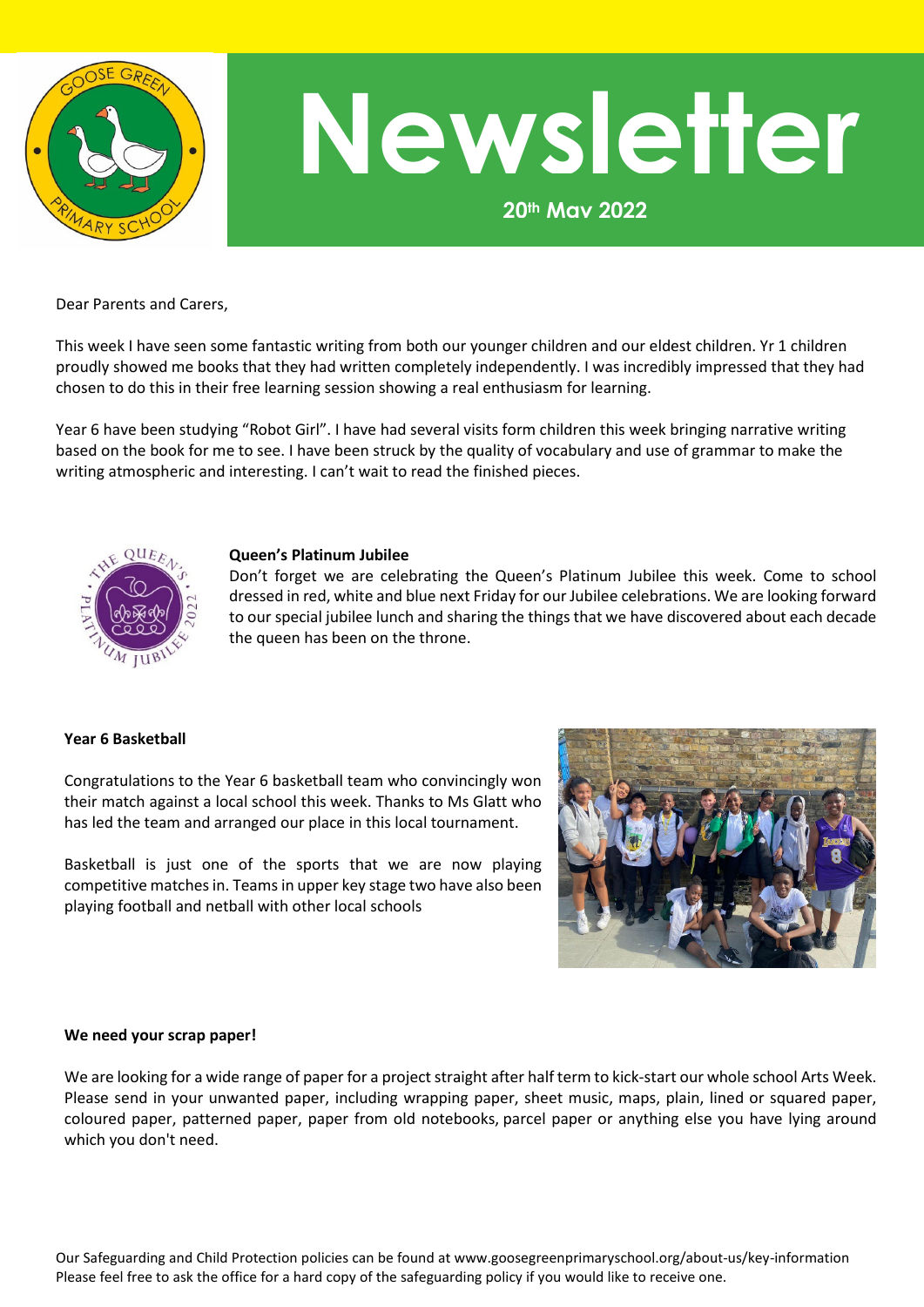#### **Staffing**

We have said goodbye to Abby today. We will miss her and wish her all the best at her new school. Abby's replacement Zoe will start with us on Monday. Please come in and introduce yourselves to her.

Ms Cole will be leaving us at the end of the year. She is moving to Wales to a beautiful home in the countryside. We wish her all the best.



# GET RID OF AND DONATE

### **Donations wanted**

We are going to be working with a local charity who collect donations of unwanted toys and clothes to distribute to local familes. Watch this space for further information



#### **Learning Attribute Winners**

Well done to our three winners this week:

Tilly – Esme – **Reflection –** Tilly has been listening well to the feedbcak the teachers are giving her and using it to improve her work**.** 

**Heron – Independence** – For being more independent in his writing.

**Rylie – Independence** – for working really hard on his writing.



Have a wonderful weekend!

Louise Partridge

#### **Dates for your diary**

| Sun 22 <sup>nd</sup> May    | FOGGS Fun Run at Alleyn's Upper Sports Field |
|-----------------------------|----------------------------------------------|
| Tue 24 <sup>th</sup> May    | $***$ NO YEAR 2 MUSIC CLUB $***$             |
| Friday 27 <sup>th</sup> May | Diamond Jubilee Celebration                  |
| $w/c$ 30 <sup>th</sup> May  | <b>SCHOOL CLOSED - HALF TERM</b>             |
| Sat 9 <sup>th</sup> July    | Goose Green 2022 Carnival                    |
| w/c $11th$ July             | Last week of Activity Clubs                  |
| Fri 15 <sup>th</sup> July   | <b>SCHOOL CLOSED - PARENT DAY</b>            |
| Mon 18 <sup>th</sup> July   | Sports Day - Alleyn's Playing Field          |

Our Safeguarding and Child Protection policies can be found at goosegreenprimaryschool.org/about us/key information/policies Please feel free to ask the office for a hard copy of the safeguarding policy if you would like to receive one.